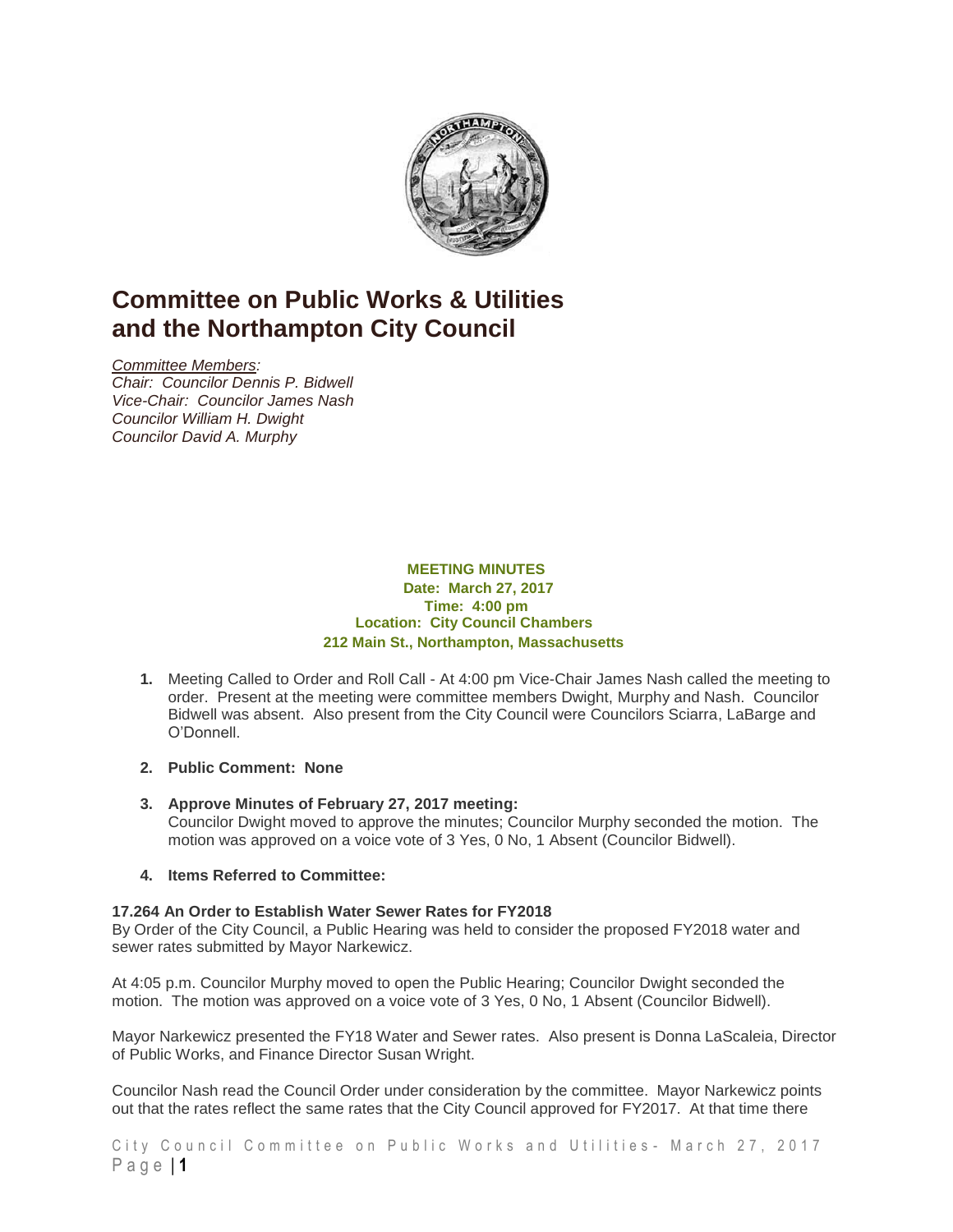was a significant review process because the City was moving from a single rate for water and sewer to a tiered rate system. The Mayor reminded the committee that there were a number of meetings to gather public feedback. This will be second year using the tiered rate system.

The slide below shows water consumption from FY2012 to the present. The bars represent millions of gallons; the slide shows that usage has remained at about the 1 billion gallon level over the past 5 fiscal years. The customer base has also remained about the same. The Mayor suggests that one could also assume that conservation efforts are measured in this graph.



The slide below shows estimated Water Enterprise receipts. The budget for next year's Estimated Water Rates and Fixed Charge receipts are almost the same as FY2017, with a difference of only \$2,755. The Enterprise Stabilization Fund will see a slight increase in the use of the funds for capital projects. The increase is expected to be \$92,214 for FY2018. Water Liens and Water Meter Fees will remain constant for FY2018. While the city has always collected cross connection fees, an accounting change will now make those more visible on the tracking spreadsheets. The city will continue to budget at the same level for Water Interest. So while water usage remains relatively the same, the budget will increase by 1.8% due to the addition of Water Enterprise Stabilization Funds.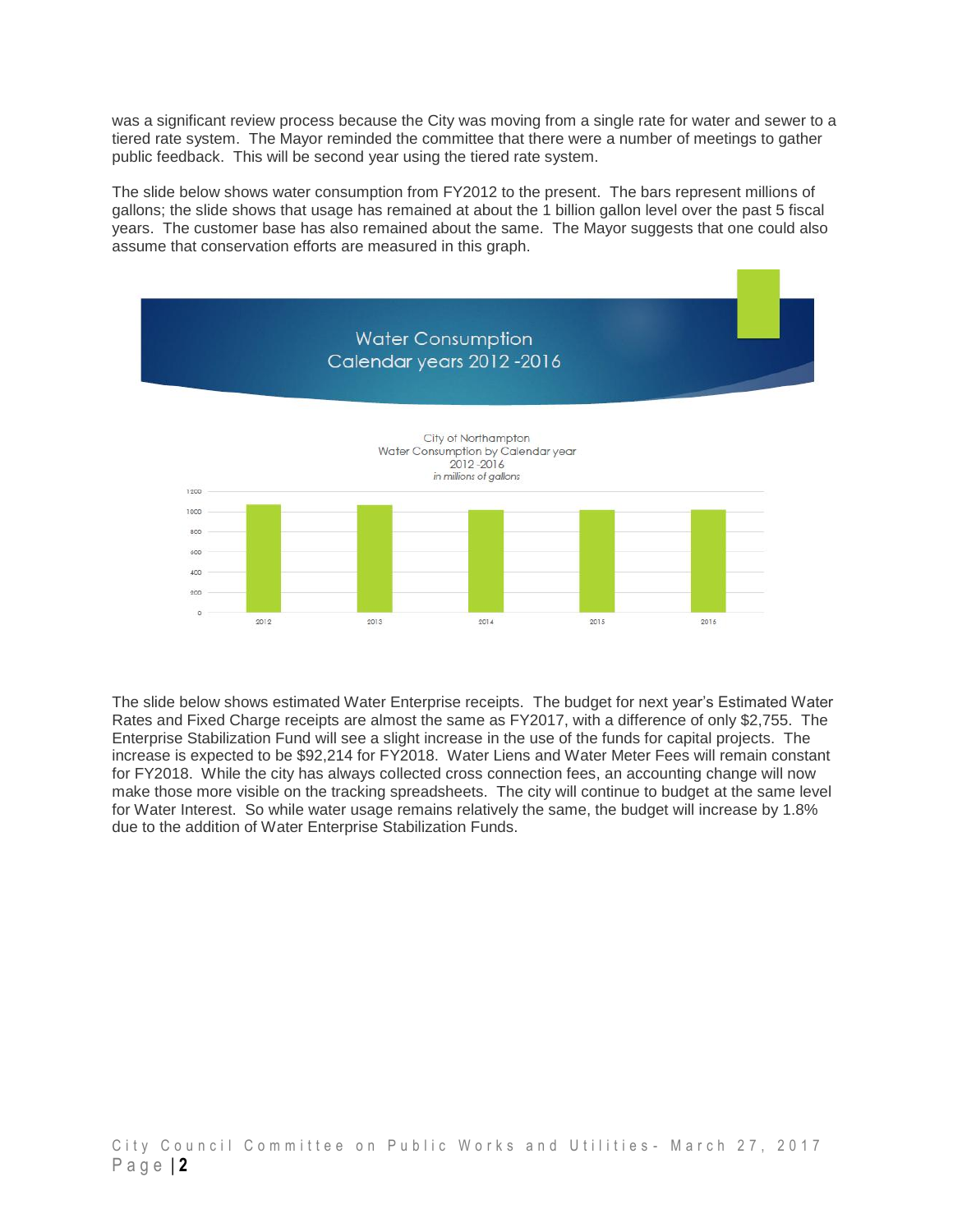### Estimated Revenues for Water Enterprise Fund for FY18 \$7,598,737

| $\overline{\mathbf{v}}$                | <b>RECAP</b><br>v | <b>Estimated</b><br>۳ | <b>Dollar</b><br>$\overline{\mathbf{v}}$ | $\mathbf{v}$<br>%         |  |
|----------------------------------------|-------------------|-----------------------|------------------------------------------|---------------------------|--|
|                                        | <b>Budget</b>     | <b>Budget</b>         | Change                                   | Change                    |  |
|                                        | <b>FY2017</b>     | <b>FY2018</b>         |                                          | FY 2017-2018 FY 2017-2018 |  |
| <b>WATER ENTERPRISE RECEIPTS</b>       |                   |                       |                                          |                           |  |
| <b>Water Rates and Fixed Charges</b>   | 6,027,245         | 6,030,000             | 2,755                                    | 0.0%                      |  |
| Water Enterprise Stabilization Fund    | 676,523           | 768,737               | 92,214                                   | 13.6%                     |  |
| <b>Water Liens</b>                     | 100,000           | 100,000               | 0                                        | 0.0%                      |  |
| <b>Water Meter Fees</b>                | 600,000           | 600,000               | 0                                        | 0.0%                      |  |
| <b>Water Cross Connection Fees</b>     |                   | 40,000                | 40,000                                   | #DIV/0!                   |  |
| Water Interest                         | 60,000            | 60,000                | 0                                        | 0.0%                      |  |
| <b>TOTAL WATER ENTERPRISE REVENUES</b> | 7,463,768         | 7,598,737             | 134,969                                  | 1.8%                      |  |

The slide below shows the operating fund breakdown between Permanent Salaries, Operations and Management, Other than Operations and Management, and a "catch-all" category of "Other". Mayor Narkewicz explained that the PS increase is primarily the normal salary increases that happen every year as part of collective bargaining. The chart demonstrates an increase debt structure on the borrowing for capital projects that have already been approved. In the overall budget, the change will be a 1.81% increase which the Mayor states is a balanced projected budget at this point. He does not foresee it changing very much.

Preliminary Water Enterprise Fund Budget for FY18 \$7,598,737

|              | <b>Water Enterprise Fund Operating Budget</b> |               |                  |           |
|--------------|-----------------------------------------------|---------------|------------------|-----------|
|              | <b>Budget</b>                                 | <b>Budget</b> | Change           | % Change  |
|              | <b>FY2017</b>                                 | <b>FY2018</b> | <b>FY17-FY18</b> | FY17-FY18 |
| <b>PS</b>    | 1,326,110                                     | 1,387,324     | 61,214           | 4.62%     |
| <b>OM</b>    | 1,105,500                                     | 1,159,713     | 54,213           | 4.90%     |
| <b>OOM</b>   | 2,264,160                                     | 2,110,000     | (154, 160)       | $-6.81%$  |
| <b>OTHER</b> | 2,767,998                                     | 2,941,700     | 173,702          | 6.28%     |
| Total        | 7,463,768                                     | 7,598,737     | 134,969          | 1.81%     |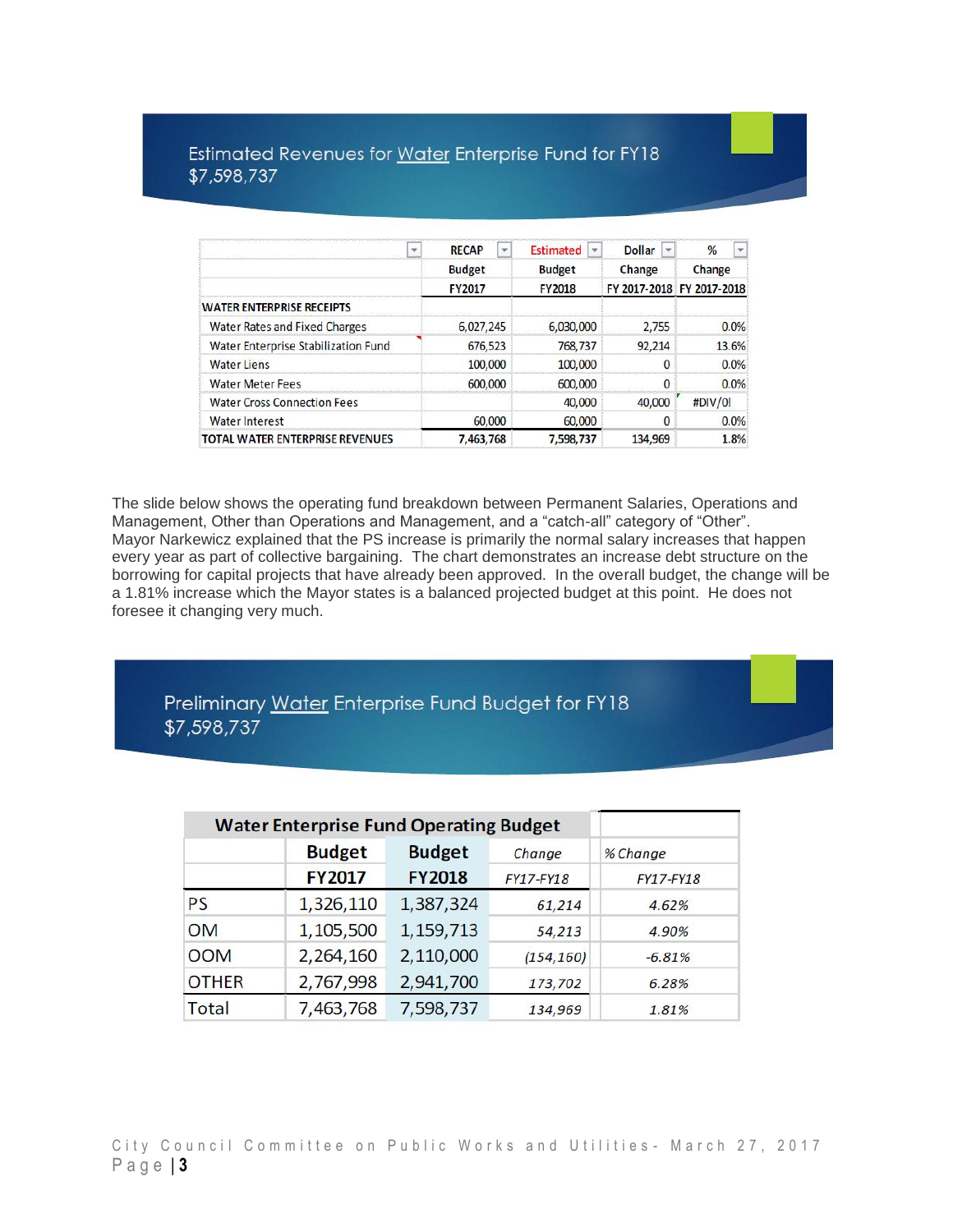On the sewer side, the Mayor reminds us that the sewer usage is largely driven by water consumption. The sewer rate is set based on the water consumption at the 80% level. The budgeted revenues are about \$1,872 less than last fiscal year.

### Estimated Revenues for Sewer Enterprise Fund for FY18 \$6,270,000

| v                                      | <b>RECAP</b>  | <b>Estimated</b><br>$\mathbf{v}$ | <b>Dollar</b><br>$\mathbf{v}$ | $\frac{9}{6}$             |
|----------------------------------------|---------------|----------------------------------|-------------------------------|---------------------------|
|                                        | <b>Budget</b> | <b>Budget</b>                    | Change                        | Change                    |
|                                        | <b>FY2017</b> | <b>FY2018</b>                    |                               | FY 2017-2018 FY 2017-2018 |
| <b>SEWER ENTERPRISE RECEIPTS</b>       |               |                                  |                               |                           |
| <b>Sewer Rates</b>                     | 6,031,872     | 6,030,000                        | (1, 872)                      | 0.0%                      |
| <b>Sewer Liens</b>                     | 200,000       | 200,000                          |                               | 0.0%                      |
| Sewer Interest Income                  | 40,000        | 40,000                           | n                             | 0.0%                      |
| <b>TOTAL SEWER ENTERPRISE REVENUES</b> | 6.271.872     | 6,270,000                        | (1.872)                       | 0.0%                      |

The slide below shows the Water Enterprise fund for the last five years. Shown on the chart are Permanent Salaries, Operations and Maintenance, Capital Projects (OOM), and Other expenses. It is clear that OOM has expanded which shows larger investments in capital projects, equipment, etc.

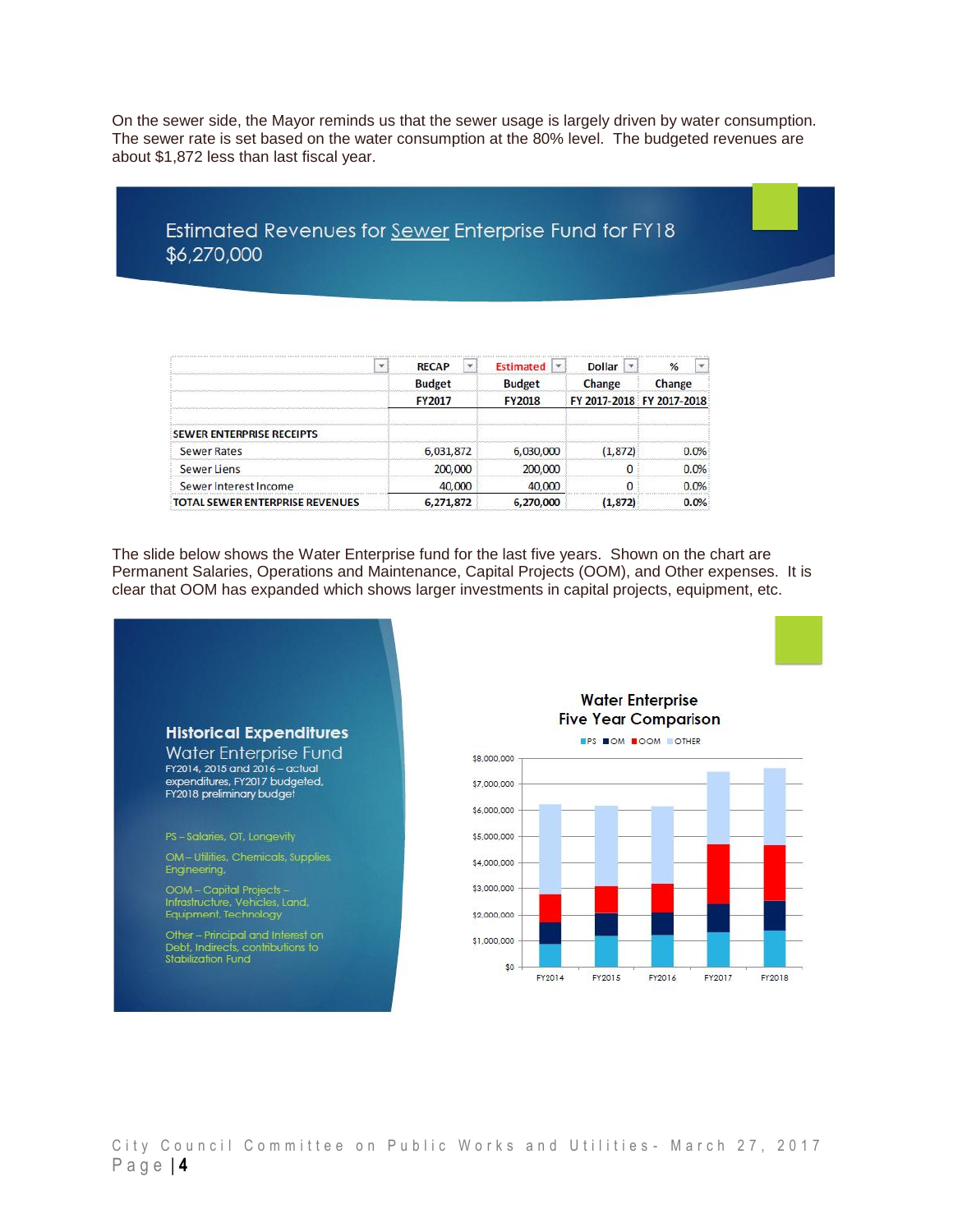The chart below is represents the similar items compared for the Sewer Enterprise fund. Debt services (shown in "Other) and Captial Projects are ramping up.



Department of Public Works Director Donna LaScaleia explained that the slide below shows the plan for capital projects for the Water and Sewer system. Among the most important projects is Water Line Replacement. The money proposed for FY2018 is for a new water infrastructure on Damon Road and Villone Drive. The design work funds have already been encumbered, so the monies here represent only the construction costs. In 2013 there was a Water Asset Management Plan that was created in 2013 by consultants Tata and Howard. In the plan there are items identified for future projects. The work identified in multiple studies needs to be bundled together so that the infrastructure work makes sense. The DPW doesn't want to plan a project that will tear up roads and then do it again at some point in the future for a different project. The work needs to be staged to maximize resources. The FY18 numbers represent a solid path forward for the DPW. The other years will need more shaping up as the future fiscal years get closer.

There are known deficiencies in the spillways of the 3 drinking water reservoirs. Director LaScaleia explained that the money earmarked for reservoir construction over the next five years is projected expenditures based on 2013 estimates for permanent repairs to the spillways. Right now there is insufficient spillway capacity. Roughly 10 million dollars will be required to address those deficiencies.

Regarding the Audubon Road water tank repairs, there is a 200,000 gallon storage tank that is part of the Leeds Village high pressure system. The tank was constructed in 1935; it needs sandblasting and painting as well as security fencing and water guards. The work is required by the regulating authority.

Regarding the Transmission Main Rehabilitation and Replacement, there are two transmission mains right now that run from the water treatment plant into town. One of the lines runs through a swamp hole—the wetlands near the Beaver Brook. It is a 20-inch cross country line that is over 100 years old and largely inaccessible. This is something that was identified in the water asset management plan as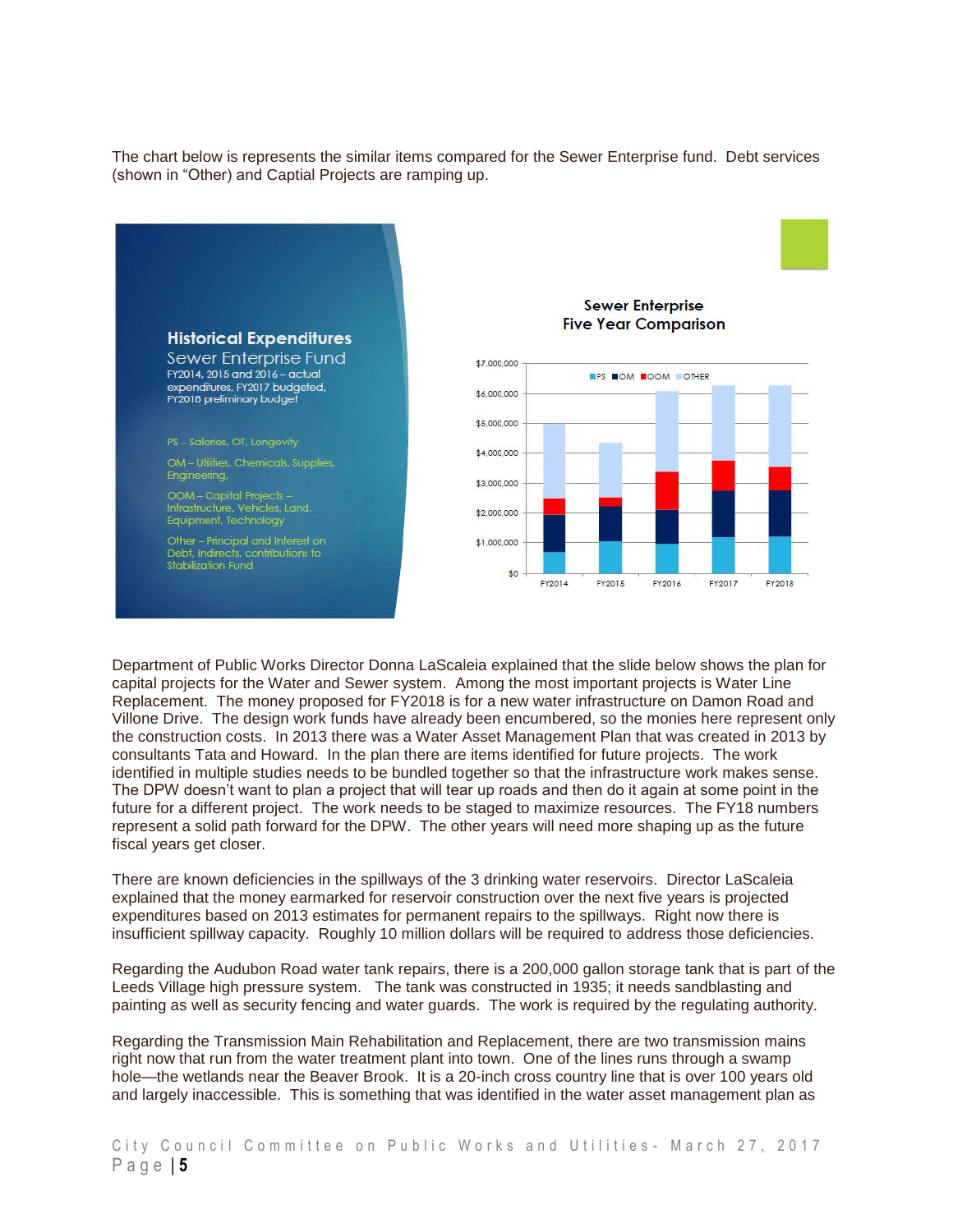having a critical status. The plan will be to relocate the line in proximity to another line in a similar location. The line is 20,200 linear feet of 24 inch piping that will need to be installed. Once installed, the existing line will likely be abandoned.

## Water Enterprise - Capital Program FY2018- FY2022

|                   | City of Northampton Capital Projects - FINAL PLAN FY2018 - FY2022 |                |             |             |             |             |              |  |
|-------------------|-------------------------------------------------------------------|----------------|-------------|-------------|-------------|-------------|--------------|--|
| <b>Department</b> | <b>Project Title</b>                                              | <b>FY 2018</b> | FY 2019     | FY 2020     | FY 2021     | FY 2022     | <b>TOTAL</b> |  |
| <b>DPW-WATER</b>  |                                                                   |                |             |             |             |             |              |  |
|                   | <b>Granular Activated Carbon</b>                                  | 80,000         | 80,000      | 80,000      | 80,000      | 80,000      | 400,000      |  |
|                   | <b>Waterline Replacement</b>                                      | 1,400,000      | 675,000     | 575,000     | 575,000     | 575,000     | 3,800,000    |  |
|                   | <b>Reservoir Construction</b>                                     | 1.630.000      | 1,705,000   | 1.100,000   | 1,750,000   | 3,450,000   | 9.635.000    |  |
|                   | <b>Upper Roberts Meadow Dam Removal</b>                           | 250,000        | o           | o           | o           | o           | 250,000      |  |
|                   | <b>Watershed Land Acquisition</b>                                 | 200,000        | 200,000     | 200,000     | 200,000     | 200,000     | 1,000,000    |  |
|                   | <b>Water System Leak Detection</b>                                | o              | $\Omega$    | o           | 25,000      | o           | 25,000       |  |
|                   | <b>Meter Replacement</b>                                          | 75,000         | 75,000      | 75,000      | 75,000      | 75,000      | 375,000      |  |
|                   | <b>Radio Read Program</b>                                         | 100,000        | 100,000     | 100,000     | 100,000     | 100,000     | 500,000      |  |
|                   | <b>Hydrant Replacement</b>                                        | 30,000         | 30,000      | 30,000      | 30,000      | 30,000      | 150,000      |  |
|                   | <b>WTP Storage Building</b>                                       | 90.000         | o           | $\Omega$    | o           | o           | 90.000       |  |
|                   | <b>WTP Replace Control and Measuring Equipment</b>                | 100,000        | 100,000     | 100,000     | 100,000     | 100,000     | 500,000      |  |
|                   | Water Distribution System Replace Equipment                       | 125,000        | 125,000     | 75,000      | 75,000      | 75,000      | 475,000      |  |
|                   | Vehicles                                                          | 326,100        | 50,200      | 171,586     | 132,000     | 200,550     | 880.436      |  |
|                   | Water System Building Roof and Masonry Repair                     | 100,000        | $\Omega$    | $\Omega$    | o           | $\Omega$    | 100,000      |  |
|                   | <b>Audubon Road Water Tank Repairs</b>                            | 250,000        | 350,000     | 350,000     | 250,000     | 250,000     | 1,450,000    |  |
|                   | Transmission Main Rehabilitation and Replacement                  | 250,000        | 1,200,000   | 1,200,000   | 2,250,000   | 1,800,000   | 6,700,000    |  |
|                   | <b>Totals</b>                                                     | \$5,006,100    | \$4,690,200 | \$4,056,586 | \$5,642,000 | \$6,935,550 | \$26,330,436 |  |

The next slide addresses the sewer side as well as the collection systems. The biggest item on this list is the Waste Water Treatment Plant Improvements. Director LaScaleia explained that the project itself is of considerable size and scope. Tighe and Bond is the designer selected to design the system. They are very close to finalizing documents to go out to construction for the conversion of the chlorine gas disinfection system to hypochlorite. Other smaller discrete projects are planned. The DPW has to work under procurment rules which includes hiring a project manager (PM) to represent the needs of the city. The PM will help the City interact with the designer and construction team. Director LaScaleia hopes that this person is on board by the end of FY17. Director LaScaleia feels that the timetable that is outlined is realistic. Regarding Sewer System Studies, this is part of the wastewater management plan. This deals with infiltration and inflow which is making water in the plant higher than it should be—it is not wastewater. There is a huge benefit to arresting the water from entering the system before treating it. One area that is known to be a problem is the area between King and State Street which is in proximity to the King Street Brook. The funding is requested to finish off studies that are already underway. Regarding sewer line replacement, Damon Road is the next location up for replacement.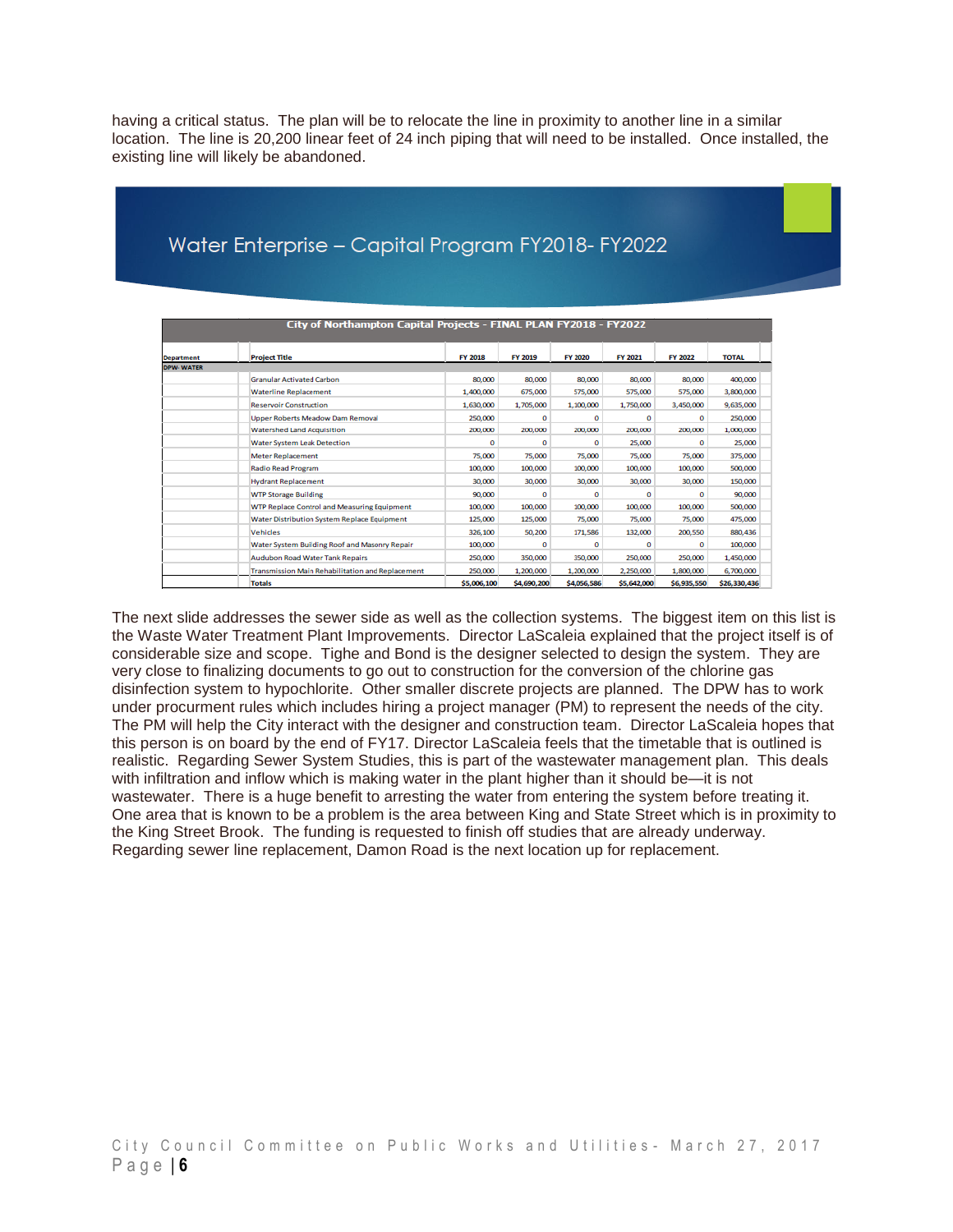| City of Northampton Capital Projects - FINAL PLAN FY2018 - FY2022 |                                   |            |             |             |              |             |              |
|-------------------------------------------------------------------|-----------------------------------|------------|-------------|-------------|--------------|-------------|--------------|
| Department                                                        | <b>Project Title</b>              | FY 2018    | FY 2019     | FY 2020     | FY 2021      | FY 2022     | <b>TOTAL</b> |
| DPW-SEWER                                                         |                                   |            |             |             |              |             |              |
|                                                                   | <b>WWTP Improvements</b>          | $^{\circ}$ | 3,984,000   | 4,606,000   | 15,270,000   | 5,803,000   | 29,663,000   |
|                                                                   | Sewer System Studies              | 200,000    | 165,000     | 0           |              | 0           | 365,000      |
|                                                                   | Sewer Line Replacement            | 400,000    | 400,000     | 400,000     | 400,000      | 400,000     | 2,000,000    |
|                                                                   | Vehicle Replacement               | 45,100     | o           | 272,350     | 132,000      | 98,000      | 547,450      |
|                                                                   | <b>WWTP Equipment Replacement</b> | 35,000     | 35,000      | 35,000      | 35,000       | 35,000      | 175,000      |
|                                                                   | Sewer Distribution Equipment      | 45,000     | 45,000      | 45,000      | 45,000       | 45,000      | 225,000      |
|                                                                   | DPW New Storage Facility          | 75,000     |             |             |              |             | 75,000       |
|                                                                   | <b>Totals</b>                     | \$800,100  | \$4,629,000 | \$5,358,350 | \$15,882,000 | \$6,381,000 | \$33,050,450 |

Councilor Dwight appreciates the holistic approach that the DPW is taking to address the needs of both the water and waste water treatment plant. He notes that water infiltration issues are related to the antique clay pipes that are in use; they will channel anything that runs through it provided it is not clogged. He wonders if there are any plans to try to mitigate those. Director LaScaleia notes that there are multiple areas of the city that have been studied. The last missing piece of this is the downtown area. There is good documentation that explains information about where fixes are needed. Director LaScaleia cannot speak specifically about the area referenced by Councilor Dwight.

Councilor Dwight asked about the water line that is running through Beaver Brook; he wonders if there will be an effort to remove the pipe that will be abandoned after a new line is installed. Director LaScaleia notes that this will be determined as a result of the permitting process. To remove the pipe will require additional costs, probably at a significant level.

Councilor Dwight asked about the soundness of the Wastewater Ttreatment Plant. Director LaScaleia stated that the structure is fairly sound; the roof has problems in some areas but the structure itself is solid. Councilor Dwight asked if the building had a useful life beyond the timeline of the C.I.P; Director LaScaleia states that there are structural things that were identified that need to be looked at. She does not feel that the building would need to be torn down.

Councilor Dwight noted that what prompted the creation of a stormwater utility fee was pressure from the authorities because the city was not meeting requirements and standards. He wonders how much of this is compelled by mandates as opposed to an enlightened community trying to protect its infrastructure. Director LaScaleia feels that it is a good solid combination of the two. Stormwater is largely permit driven. But there is an ernest desire to maintain the infrastructure on the city's part as well.

Mayor Narkewicz notes that the rates for the upcoming fiscal year are proposed with no changes from the FY17 rate.

There were no opponents to the proposed rates.

Councilor LaBarge thanked the Mayor and Director LaScaleia for the presentation. She appreciates the time and effort it took to pull the report together. People were happy when the Mayor held back a rate increase two years ago. Now they are going to be pleased to hear that the rates will not increase again.